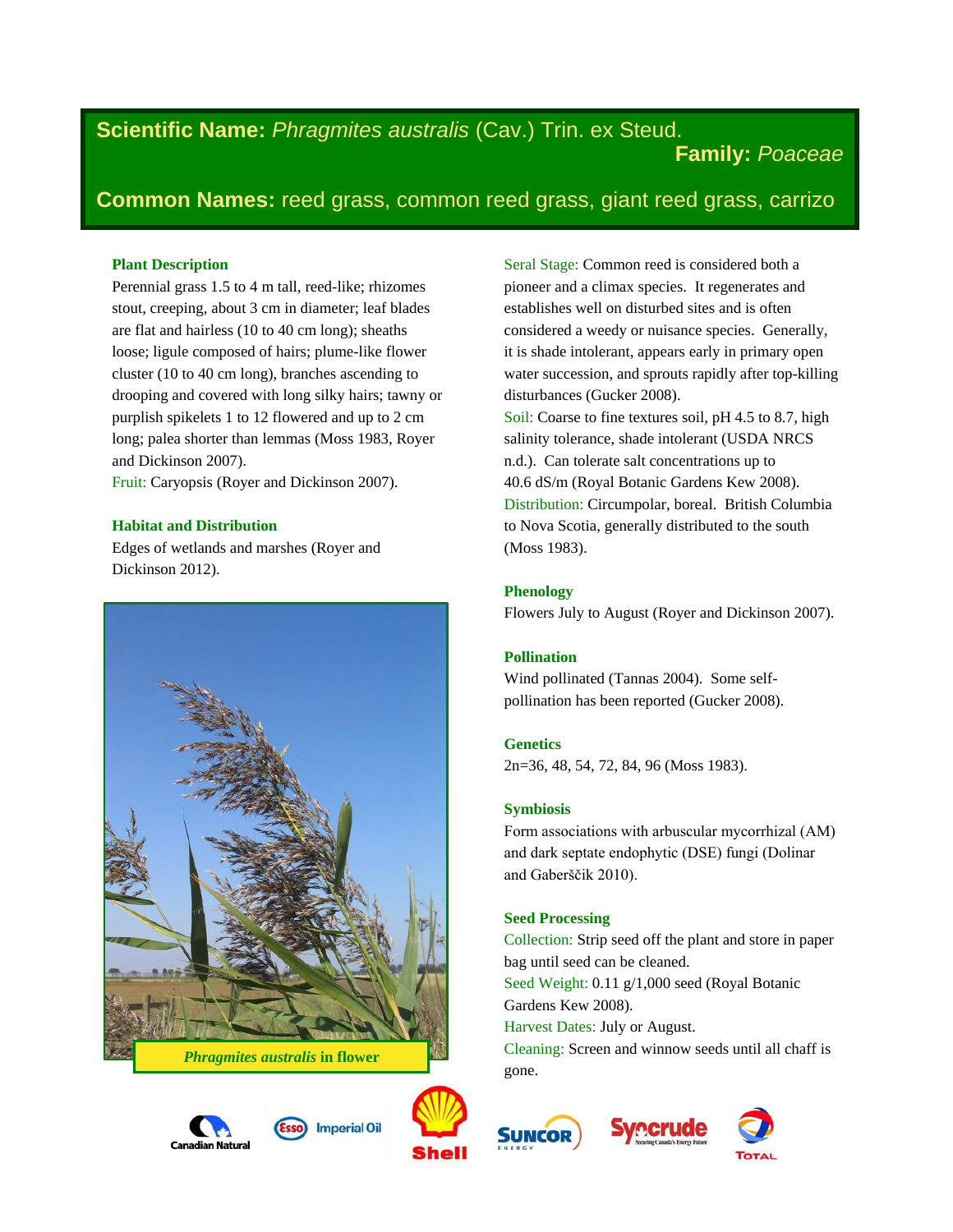Storage Behaviour: Orthodox (Royal Botanic Gardens Kew 2008).

Storage: IPGRI preferred conditions (Royal Botanic Gardens Kew 2008).

Longevity: Oldest collection at Royal Botanic Gardens Kew is 15 years old and germination only changes from 93% to 90% (Royal Botanic Gardens Kew 2008).

## **Propagation**

Natural Regeneration: By seed but spread more aggressively by rhizomes (Gucker 2008, Tannas 2004). Rhizomes can extend 5 to 10 m (Lady Bird Johnson Wildflower Center 2007).

Germination: Have achieved germinations rates 86% to 95% on a 1% agar media conditions varying. The highest germination rate was incubated at

35°C day/20°C night and received 8 hrs of light and 16 hrs night (Royal Botanic Gardens Kew 2008).

Pre-treatment: No pre-treatment was required (Royal Botanic Gardens Kew 2008).

Planting Density: 8,500 to 11,900 plants/hectare (USDA NRCS n.d.).

Direct Seeding: Difficult to grow from seed, recommend starting seedlings in greenhouse, once seedlings are established they spread rapidly from rhizomes (Tannas 2004).

Easily grown, surface sow in spring, without shade (Plants for a Future n.d.).

Vegetative Propagation: Divide in spring, any section with bud can grow a new plant (Plants for a Future n.d.).

Micro-propagation: Embryonic calli are produced in florets from inflorescences when exposed to 2,4-dichlorophenoxyacetic acid (Lauzer et al. 2000).

#### **Aboriginal/Food Uses**

Food: Root can be cooked like potato with up to 5% sugar, best when young and growing. Roots can also be dried and ground for porridge or starch. Young shoots are good raw or cooked (potherb). Dried leaves can be ground to add to dumpling flour. Seeds are edible raw or cooked or dried and ground into flour. Sugar can be extracted from stalks with a

sweet liquorice flavour. Stems may be boiled in water and the water boiled down to extract sugar as well. A sugary gum can be rolled into balls and eaten as sweets (Plants for a Future n.d.).

Medicinal: Leaves can be used to treat bronchitis and cholera. A decoction of flowers can treat cholera and food poisoning. The stem is an antiemetic and the root is an antiasthmatic, antiemetic, diuretic, sedative and stomachic and used to treat a variety of digestive illnesses (Plants for a Future n.d.).

Other: Used to make rope, baskets and mats by a number of native groups (Tannas 2004). Flowers can produce a light green dye or be used as brooms (Plants for a Future n.d.).

#### **Wildlife/Forage Usage**

Wildlife: Provides good cover for wetland wildlife species (Lady Bird Johnson Wildflower Center 2007).

Livestock: Good forage for livestock, quality of forage does decrease as the season advances when the foliage becomes more fibrous (Tannas 2004). Grazing Response: Increaser (Tannas 2004).

#### **Reclamation Potential**

Useful for stabilizing wet areas and it has been used to treat industrial wastewater (Tannas 2004). Stabilizes banks and gradually builds soil, raising banks in time (Plants for a Future n.d.). Able to tolerate the presence of heavy metals (Zn, Pb, Cd, Cu and others) and can be used as a bioaccumulator (Ye et al. 1998). Difficult to eradicate once established (Plants for a Future n.d.).

#### **Commercial Resources**

Availability: No literature found. Cultivars: No literature found. Uses: No literature found.

## **Notes**

Synonym *Phragmites communis* (Gucker 2008).